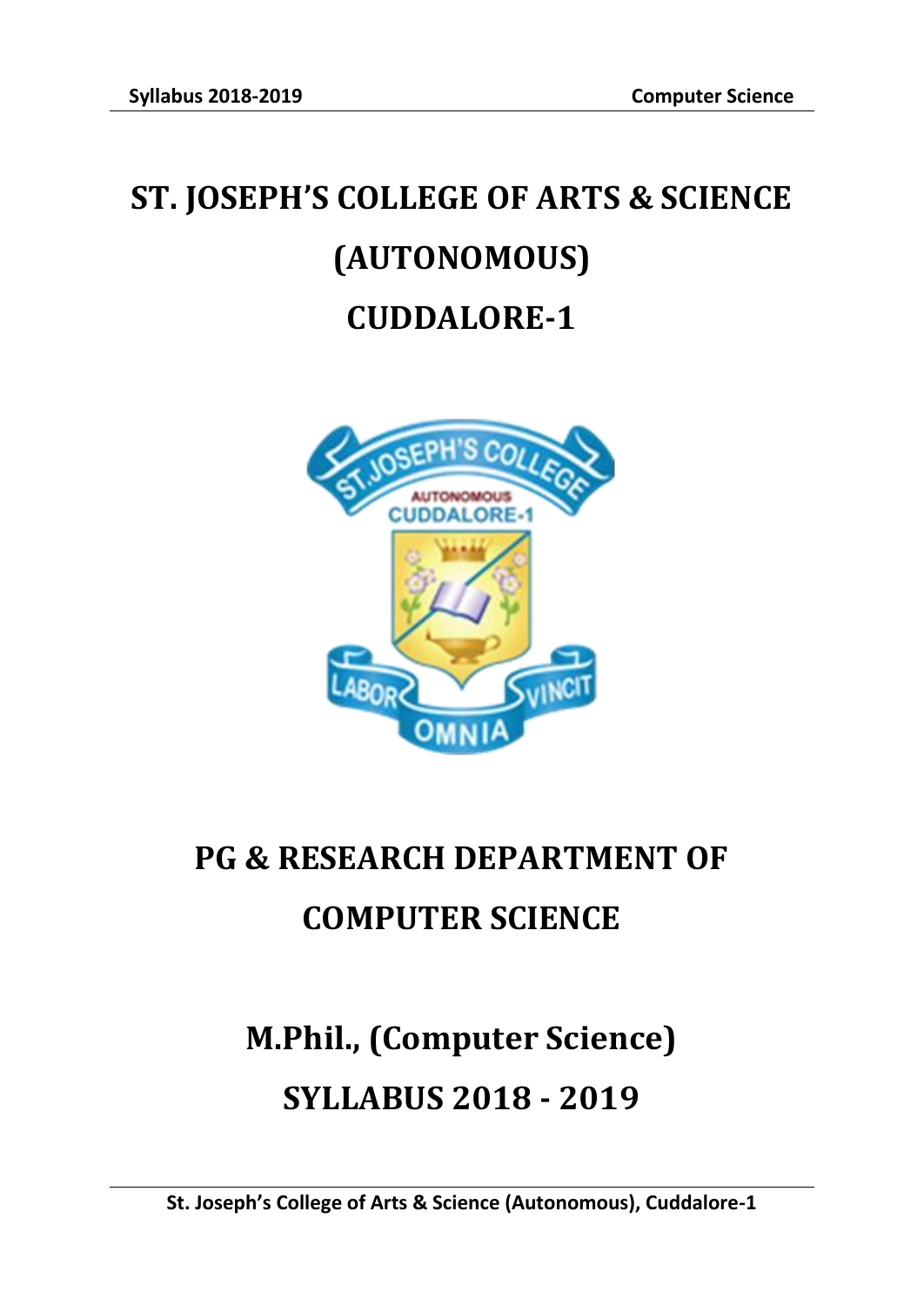|                                  | $111.1$ and $20111$ putch between $\sqrt{2}$ template $\sqrt{2}$ |                                                                                                                                                                                                                                                                                                                                                                                   |   |                 |              |                |  |  |  |  |  |
|----------------------------------|------------------------------------------------------------------|-----------------------------------------------------------------------------------------------------------------------------------------------------------------------------------------------------------------------------------------------------------------------------------------------------------------------------------------------------------------------------------|---|-----------------|--------------|----------------|--|--|--|--|--|
| Yr/                              |                                                                  |                                                                                                                                                                                                                                                                                                                                                                                   |   |                 |              |                |  |  |  |  |  |
|                                  | <b>Subject</b>                                                   |                                                                                                                                                                                                                                                                                                                                                                                   |   |                 | <b>Hours</b> | <b>Credits</b> |  |  |  |  |  |
|                                  |                                                                  |                                                                                                                                                                                                                                                                                                                                                                                   |   | <b>RESEARCH</b> |              |                |  |  |  |  |  |
|                                  | <b>CORE</b>                                                      | Code<br>Part<br><b>Subject Title</b><br>MCS101A<br><b>METHODOLOGY</b><br><b>ADVANCED</b><br><b>COMPUTER</b><br><b>MCS102C</b><br><b>TECHNIQUES</b><br>$\mathbf{I}$<br><b>ELECTIVE PAPER</b><br>Ш<br>(Guide Paper)<br><b>SCIENCE-6</b><br>IV<br>$(LIBRARY)+6(LAB)$<br><b>TOTAL</b><br><b>DISSERTATION</b><br><b>AND</b><br>$\mathbf{I}$<br><b>VIVA VOICE</b><br><b>GRAND TOTAL</b> | 6 | 5               |              |                |  |  |  |  |  |
|                                  |                                                                  |                                                                                                                                                                                                                                                                                                                                                                                   |   |                 |              |                |  |  |  |  |  |
|                                  |                                                                  |                                                                                                                                                                                                                                                                                                                                                                                   |   |                 |              |                |  |  |  |  |  |
| <b>I YEAR/I</b>                  | <b>CORE</b>                                                      |                                                                                                                                                                                                                                                                                                                                                                                   |   |                 | 6            | 5              |  |  |  |  |  |
| <b>SEM</b>                       |                                                                  |                                                                                                                                                                                                                                                                                                                                                                                   |   |                 |              |                |  |  |  |  |  |
|                                  | <b>CORE</b>                                                      |                                                                                                                                                                                                                                                                                                                                                                                   |   | 6               | 5            |                |  |  |  |  |  |
|                                  |                                                                  |                                                                                                                                                                                                                                                                                                                                                                                   |   |                 |              |                |  |  |  |  |  |
|                                  | <b>LIBRARY</b>                                                   |                                                                                                                                                                                                                                                                                                                                                                                   |   |                 | 12           |                |  |  |  |  |  |
|                                  |                                                                  |                                                                                                                                                                                                                                                                                                                                                                                   |   |                 | 30           | 15             |  |  |  |  |  |
|                                  |                                                                  |                                                                                                                                                                                                                                                                                                                                                                                   |   |                 |              |                |  |  |  |  |  |
| <b>Semester</b><br><b>II SEM</b> |                                                                  |                                                                                                                                                                                                                                                                                                                                                                                   |   |                 |              |                |  |  |  |  |  |
|                                  | <b>CORE</b>                                                      |                                                                                                                                                                                                                                                                                                                                                                                   |   |                 | 21           |                |  |  |  |  |  |
|                                  |                                                                  |                                                                                                                                                                                                                                                                                                                                                                                   |   |                 |              | 36             |  |  |  |  |  |

### **M.Phil Computer Science ( Template )**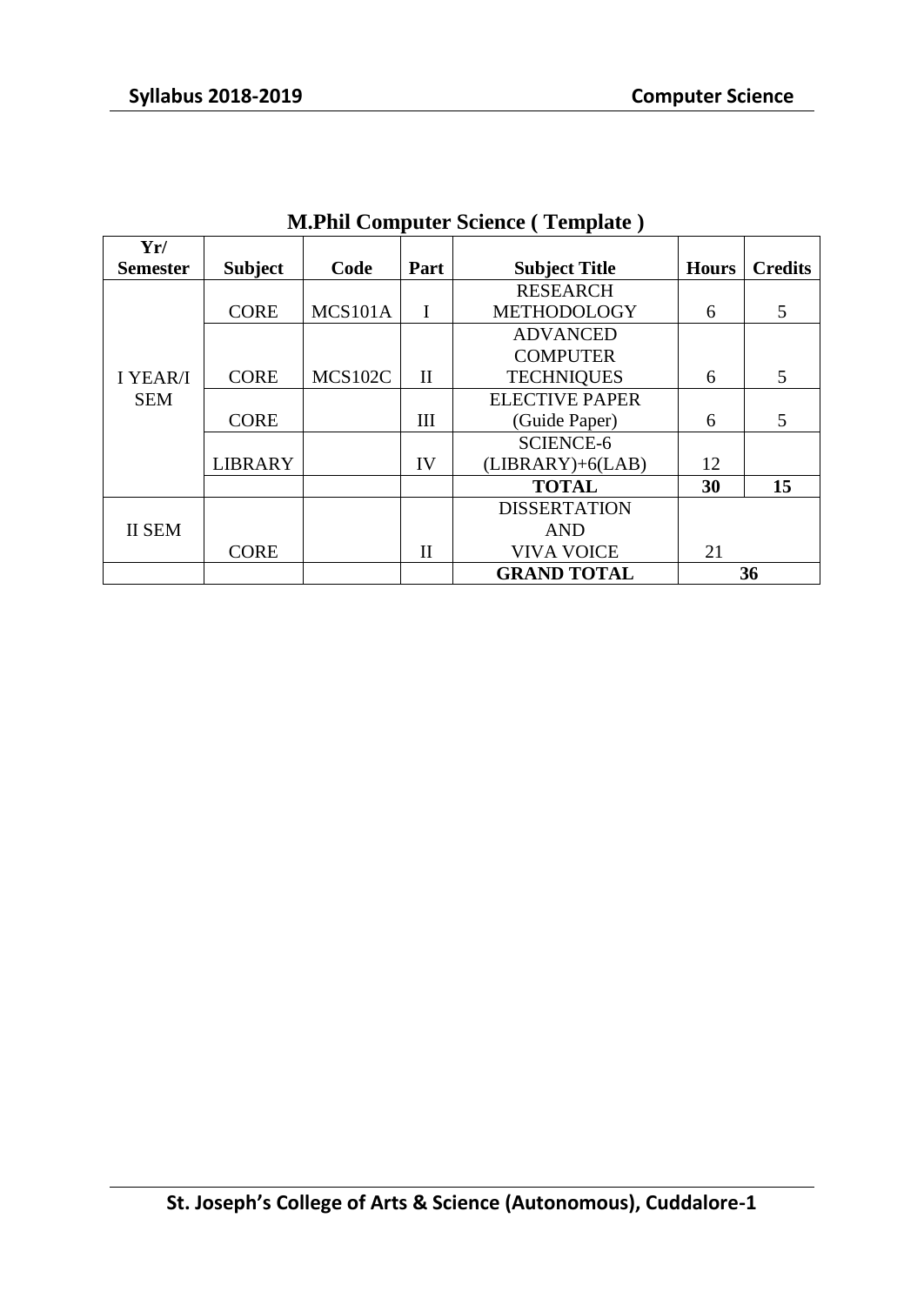| <b>RESEARCH METHODOLOGY</b>             |                |
|-----------------------------------------|----------------|
| For the students admitted from the year | MCS101A        |
| 2018                                    | $HRS/WEEK - 6$ |
|                                         |                |

#### **COURSE OUTCOMES (COs)**

**CO1:** Understand the concept of research its process and the problems encountered by

researchers in India

**CO2:** Understand the concept of research problems and research design

**CO3:** Know the methods of data collection and uses of search engines

**CO4:** Analyze the data by statistical tools

**CO5:** Understand the concept of research report and steps in drafting report.

| <b>SEMESTER-I</b>         | <b>COURSECODE:</b>      |                |                 | TITLEOFTHEPAPER: |                            |                  |                             | <b>HOURS:6</b>   | <b>CREDITS:5</b>       |     |  |
|---------------------------|-------------------------|----------------|-----------------|------------------|----------------------------|------------------|-----------------------------|------------------|------------------------|-----|--|
|                           |                         |                | MCS101A         |                  |                            |                  | <b>RESEARCH METHODOLOGY</b> |                  |                        |     |  |
|                           | <b>PROGRAMMEOUTC</b>    |                |                 |                  | PROGRAMMESPECIFICOUTCOMES( |                  |                             |                  |                        |     |  |
| <b>COURSEOU</b>           | <b>OMES(PO)</b>         |                |                 |                  | PSO)                       |                  |                             |                  | <b>MEANSCOREOFCO'S</b> |     |  |
| <b>TCOMES</b>             | PO <sub>1</sub>         | P <sub>O</sub> | PO <sub>1</sub> | PO <sub>1</sub>  |                            | PSO <sub>2</sub> | PSO <sub>3</sub>            | PSO <sub>4</sub> |                        |     |  |
|                           |                         | 2              |                 |                  | PSO <sub>1</sub>           |                  |                             |                  |                        |     |  |
| CO <sub>1</sub>           |                         |                |                 |                  | 4                          | 4                |                             |                  |                        |     |  |
| CO <sub>2</sub>           |                         |                |                 |                  |                            | 5                |                             |                  |                        |     |  |
| CO <sub>3</sub>           | 4                       |                |                 |                  | 5                          | 5                |                             |                  |                        | 4.5 |  |
| CO <sub>4</sub>           | $\overline{\mathbf{4}}$ |                |                 |                  | 4                          | 4                | 4                           |                  |                        |     |  |
| CO <sub>5</sub>           | 5                       |                |                 |                  | 5                          | 5                |                             |                  |                        |     |  |
| <b>Mean Overall Score</b> |                         |                |                 |                  |                            |                  |                             |                  |                        | 4.5 |  |

**Result:**ThisCourseishaving**VERYHIGH**associationwithProgrammeOutcomeandProgram meSpecificOutcome

| <b>Association</b> | $1\% - 20\%$ | $21\% - 40\%$ | $41\% - 60\%$                                                         | $61\% - 80\%$ | $81\% - 100\%$ |
|--------------------|--------------|---------------|-----------------------------------------------------------------------|---------------|----------------|
| <b>Scale</b>       |              |               |                                                                       |               |                |
| <b>Interval</b>    |              |               | 0<=rating   1.1<=rating<   2.1<=rating<   3.1<=rating<   4.1<=rating< |               |                |
|                    | ∕=1          |               |                                                                       | $=4$          | $=$ 5          |
| <b>Rating</b>      | VeryPoor     | Poor          | <b>Moderate</b>                                                       | <b>High</b>   | VeryHigh       |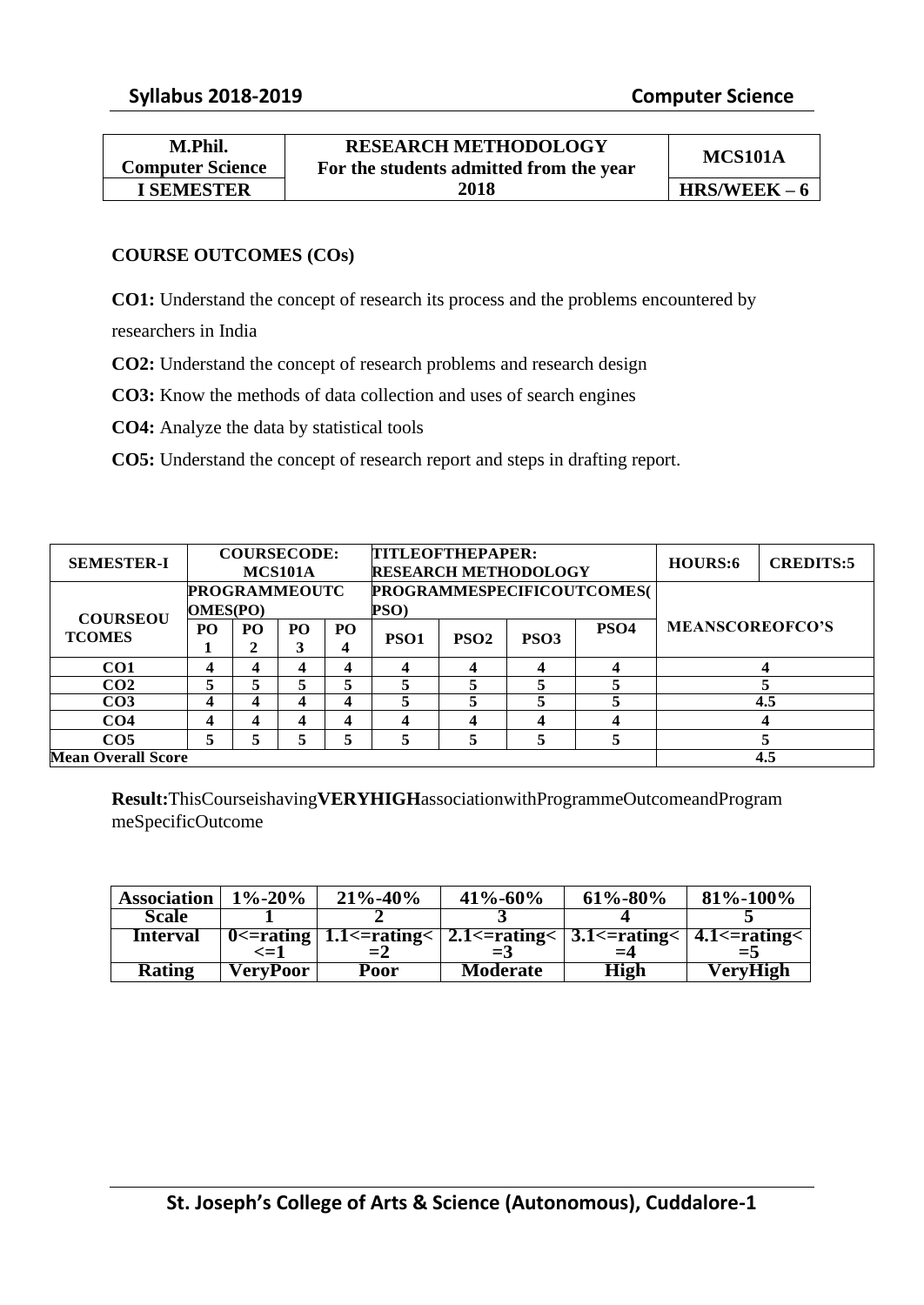#### **UNIT – I**

Meaning of research – Objectives of research – motivation of research - types, approaches and significance- Methods versus methodology – research in scientific methods - research process – criteria for good research – problems encountered by researchers in India – Funding agencies.

#### **UNIT – II**

Research problems: selecting the problem - necessity of defining the problem - techniques involved in defining a problem. Research design – needs and features of good design – Different research design – basic principles of experimental designs.

#### **UNIT – III**

Data collection methods – data types – processing of data, techniques ofordering data – meaning of primary and secondary data - Uses of computers in research – the library and internet. Uses of search engines – virtual libraries – common software for documentation presentation.

#### **UNIT – IV**

Statistical analysis of data – standard deviation – Correlation. Tests of Significance (small samples) based on t and Fdistributions with respect to mean, variance and correlation coefficient. Chi–Square distribution: Test for independence of attributes. Analysis of Variance: One way and two-way classifications.

#### **UNIT –V**

Meaning of research report – logical format for writing thesis and paper – essential of scientific report abstract, introduction review of literature, materials and methods and discussion – write up steps in drafting report – effective illustrations, tables and figures reference styles:Harvard, IEEE and Vancouver systems.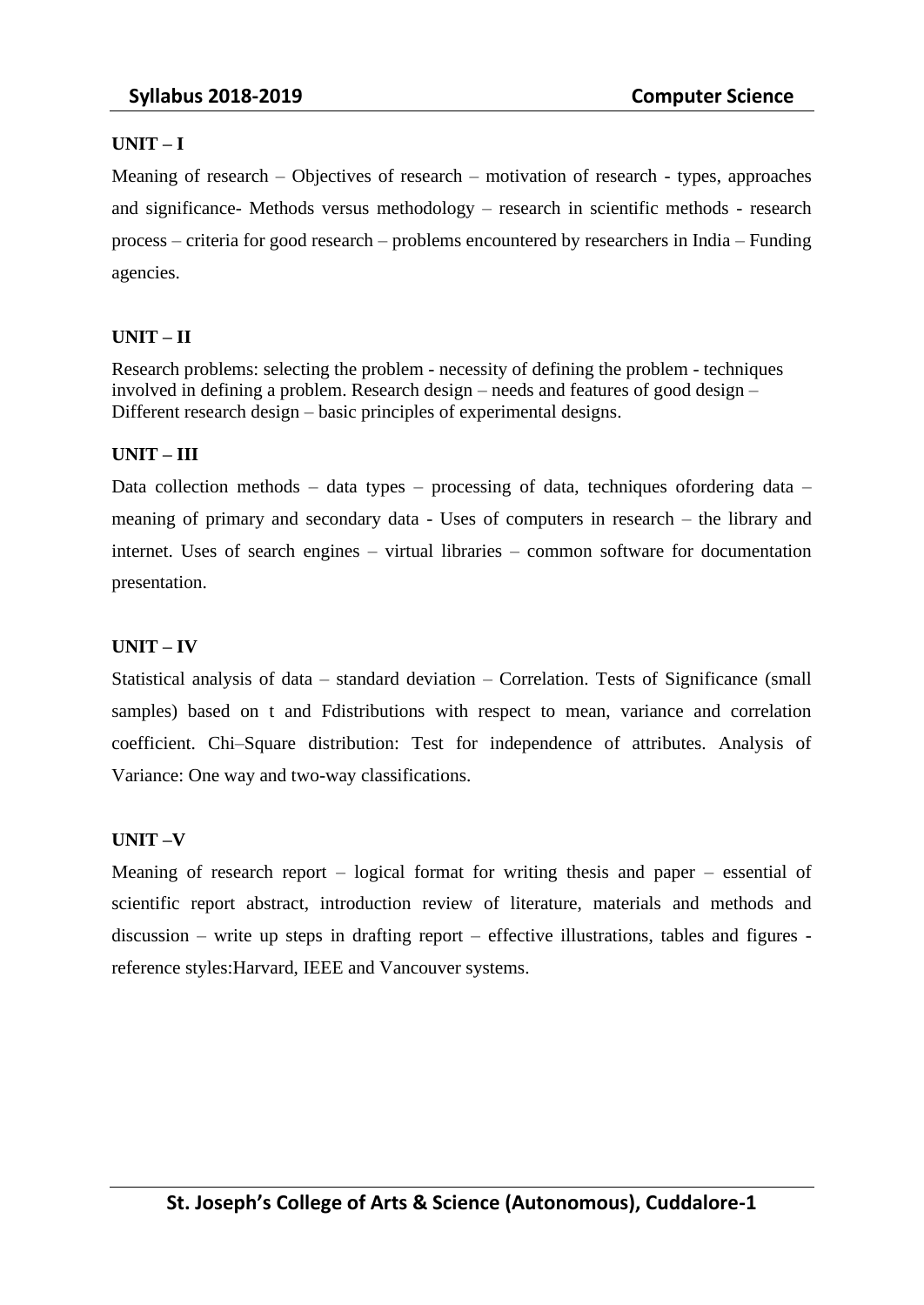# **Syllabus 2018-2019 Computer Science**

#### **REFERENCE BOOKS:**

- 1. Research Methodology ,Methods and techniques C.R.Kothari&Gaurav Garg New Age International Publishers ,III Edition.
- 2. Research Methodology R.Paneerselvam , II Edition.
- 3. Research Methodology ,A step by step Guide for Beginners Ranjit Kumar , II Edition.
- 4. Statistical methods S.P.Gupta, Sultan Chand & Sons,  $32<sup>nd</sup>$  edition.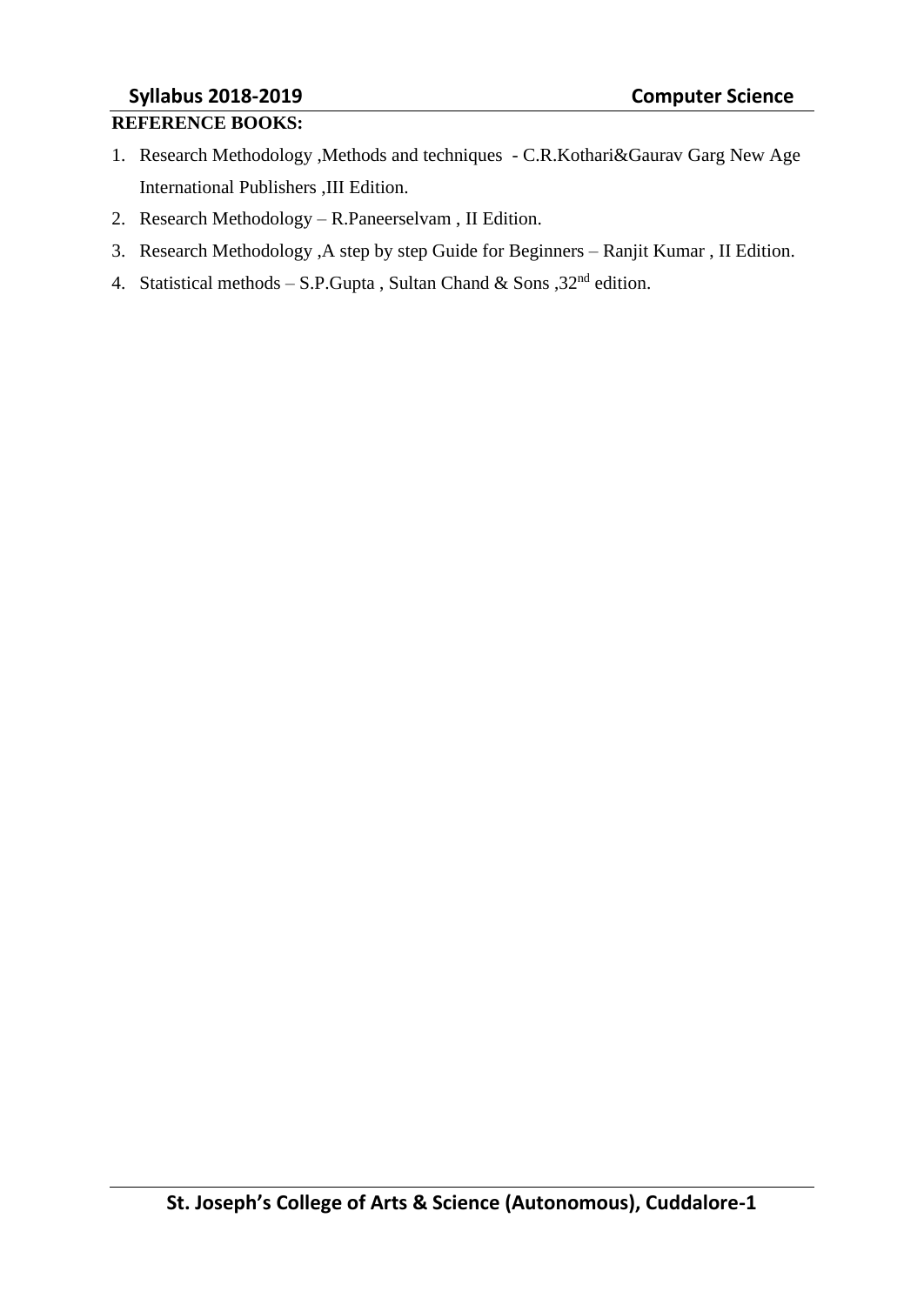|  | <b>Syllabus 2018-2019</b> |
|--|---------------------------|
|--|---------------------------|

**M.Phil. CS**

**Computer Science** 

# **ADVANCED COMPUTER TECHNIQUES SEMESTER –I HRS/WEEK –**

**MCS102C**

**6**

#### **Objective:**

Ability To understand the students to gain the knowledge about the Advanced Computer **Techniques** 

### **COURSE OUTCOMES:**

**CO1:** To understand the concepts of Artificial Intelligence **CO2:** Apply skills and familiarity in Fuzzy System and Network Security **CO3:** To understand the concepts of IoT and its applications **CO4:** Understand theconcept of Image processing system **CO5:** Able to understand the concept of Big Data **CO6:** Understand the Process of Paper Publication and Implementation

### **Relationship Matrix Course Outcomes, Programme Outcomes and Programme Specific**

| <b>SEMESTER</b>                  |                 |     | <b>COURSE CODE: MCS102C</b> |                               |            | <b>TITLE OF THE PAPER:</b><br><b>Advanced Computer Techniques</b> |                  |                  |                           |                  | <b>HOURS:</b><br>$\mathbf o$   | <b>CREDITS:</b> |  |
|----------------------------------|-----------------|-----|-----------------------------|-------------------------------|------------|-------------------------------------------------------------------|------------------|------------------|---------------------------|------------------|--------------------------------|-----------------|--|
| <b>COURSE</b><br><b>OUTCOMES</b> |                 |     |                             | <b>PROGRAMME OUTCOMES(PO)</b> |            | PROGRAMME SPECIFIC OUTCOMES(PSO)                                  |                  |                  |                           |                  | <b>MEAN SCORE OF</b><br>$\cos$ |                 |  |
|                                  | PO <sub>1</sub> | PO2 | PO <sub>3</sub>             | <b>PO4</b>                    | <b>PO5</b> | PSO <sub>1</sub>                                                  | PSO <sub>2</sub> | PSO <sub>3</sub> | PSO <sub>4</sub>          | PSO <sub>5</sub> |                                |                 |  |
| CO <sub>1</sub>                  | 3.8             | 3.5 | 4                           | 3.2                           | 5          |                                                                   | 4.5              | 4.3              | 4.2                       | 4.5              |                                | 4.5             |  |
| CO <sub>2</sub>                  | 4               | 4   | 3.3                         |                               | 4.8        | 4.3                                                               | 4.3              |                  | 3.3                       | 4.5              |                                | 4.8             |  |
| CO <sub>3</sub>                  | 4.2             | 4   | 4                           | 4.9                           | 5          | 4.5                                                               | 4.3              |                  | 3.4                       | 4.5              |                                | 4.1             |  |
| CO <sub>4</sub>                  | 4.5             | 4.2 | 5                           | 4.2                           | 3.8        | 4.5                                                               | 4.3              |                  | 3.4                       | 4.5              |                                | 4.14            |  |
| CO <sub>5</sub>                  | 4.6             | 3.7 | 4.7                         | 4.1                           | 4.3        | 4.3                                                               | 4.3              | 4.4              | 4.3                       |                  |                                | 4.46            |  |
|                                  |                 |     |                             |                               |            |                                                                   |                  |                  | <b>Mean Overall Score</b> |                  |                                | 4.4             |  |

#### **Outcomes**

#### **Result: The Score of this Course is 4.4(Very High)**

| <b>Association</b> | $1\% - 20\%$     | $21\% - 40\%$                                                                                                                                                                                       | $41\% - 60\%$   | $61\% - 80\%$ | 81\%-100\% |
|--------------------|------------------|-----------------------------------------------------------------------------------------------------------------------------------------------------------------------------------------------------|-----------------|---------------|------------|
| Scale              |                  |                                                                                                                                                                                                     |                 |               |            |
| <b>Interval</b>    |                  | 0 $\epsilon$ -rating $\epsilon$ = 1   1.1 $\epsilon$ -rating $\epsilon$ = 2   2.1 $\epsilon$ -rating $\epsilon$ = 3   3.1 $\epsilon$ -rating $\epsilon$ = 4   4.1 $\epsilon$ -rating $\epsilon$ = 5 |                 |               |            |
| Rating             | <b>Verv Poor</b> | Poor                                                                                                                                                                                                | <b>Moderate</b> | High          | Very High  |

This Course is having **Very High** association with Programme Outcome and Programme Specific Outcome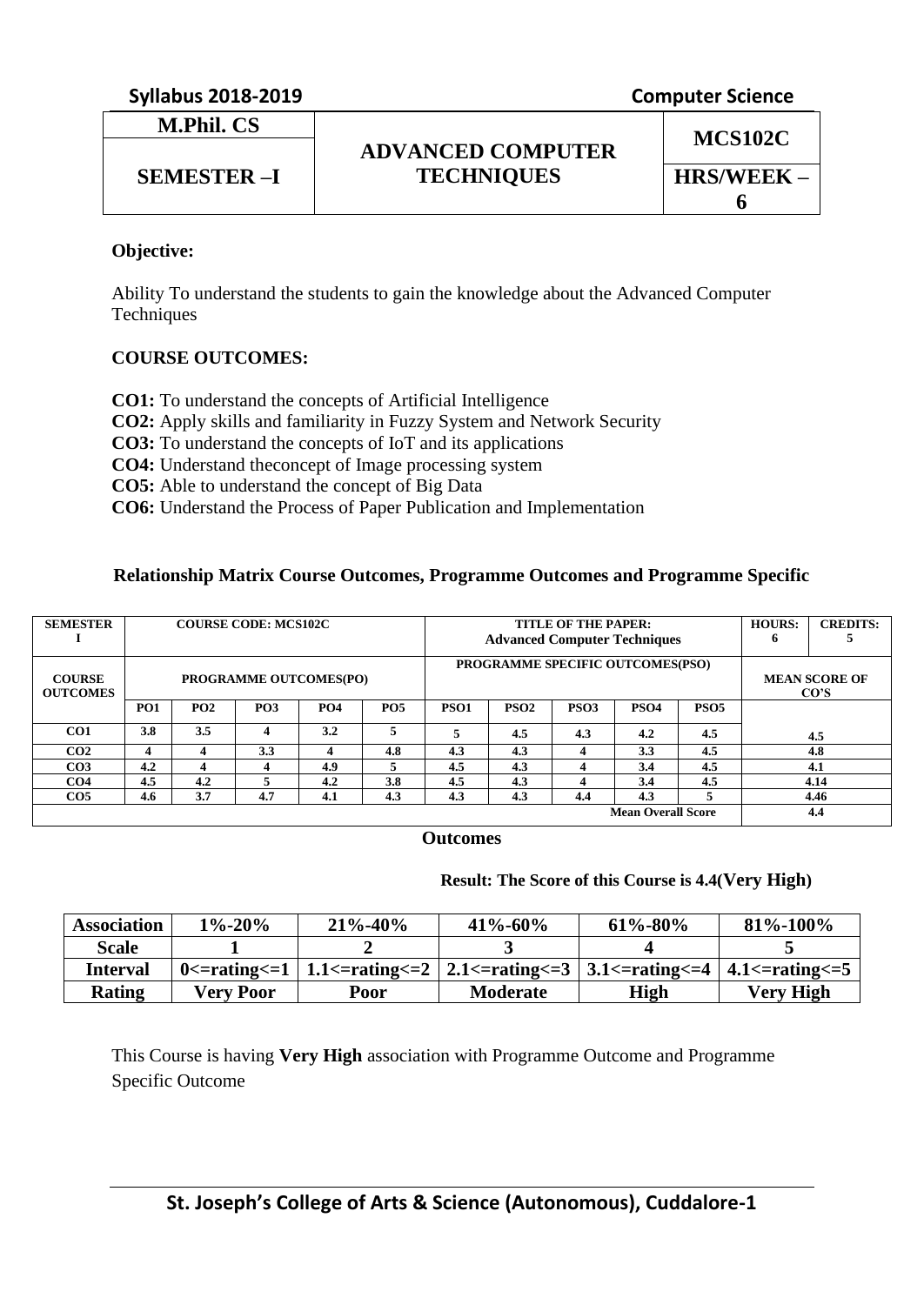#### **UNIT- I :**

#### **ARTIFICIAL INTELLIGENCE AND EXPERT SYSTEMS**

Definition - Introduction - AI techniques – Heuristic Search Techniques –A\* Algorithm – AO\* Algorithm - Components of an Expert System - Knowledge Representation and Acquisition Techniques - Building an Expert system.

#### **UNIT –II :**

#### **FUZZY SYSTEMS**

Definition of a Fuzzy set- Fuzzy relations- Fuzzy Functions and Applications of Fuzzy Systems.

#### **NETWORK SECURITY**

Introduction – Cryptographic principles-DES, AES and RSA Algorithms- Digital Signature standards.

#### **ARTIFICIAL NEURAL NETWORK**

Basic concepts- single layer perception- Multilayer perception- Supervised and unsupervised algorithm- Back propagation networks- Hopfield network.

#### **UNIT-III :**

#### **DIGITAL IMAGE FUNDAMENTALS AND IMAGE PROCESSING**

Introduction – Fundamental steps in Digital Image Processing – Components of an Image Processing System –Basic relationships between pixels – Basic Gray Level Transformation – Histogram Processing. Color Fundamentals – Color Models – Color Transformations – Smoothing and Sharpening – Color Segmentation. Machine learning algorithms and Deep learning concept.

#### **UNIT- IV:**

#### **BIG DATA AND DATA ANALYTICS**

Definition- Character's- Architecture of Big Data- (Best practice for Data Integration in a Big Data World) Fundamentals of Big Data world Integration – Defining Traditional ETL- Using Hadoop as ETL.

**IOT:**Internet of Things Strategic Research and Innovation Agenda - Scalable Integration Framework for Heterogeneous Smart Objects Applications and Services - Internet of Things Application - From Research and Innovation to Market Deployment.

#### **Unit V:-PAPER PRESENTATION**

a) At least one paper should be published in National/International conferenceb)Implementation of Research paper from IEEE/SCI Indexed /Scopus Indexed Journal.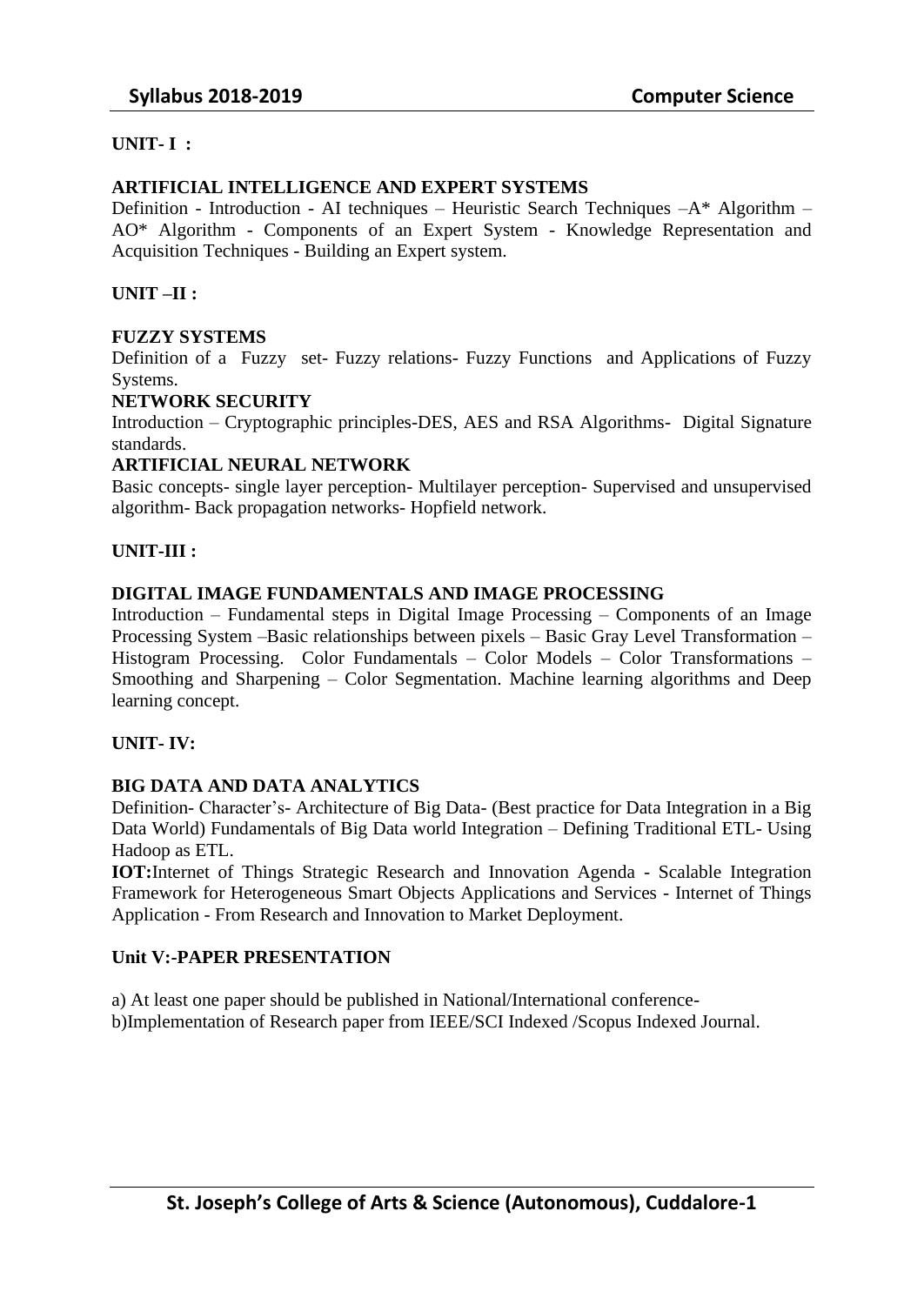#### **REFFERENCES**

#### **Unit I&II**

- 1. Nils J. Nilsson "**Principles of Artificial Intelligence**" Narosa Publishing House.
- 2. Elaine Rich, Kevin Knight **Artificial Intelligence** 2<sup>nd</sup> Edition TMG.
- 3. George J. Klir, Tina A. Folger **Fuzzy sets, Uncertainity and Information** PHI
- 4. S. Ramani, R. Chandrasekar and K. S. R. Anjaneyulu **Knowledge based Computer Systems** – Narosa Publishing House.
- 5. Doanald A Waterman **A Guide to Expert Systems** Addison Wesley.
- 6. Andrew S.Tanenbaum "Computer Networks" –Pearson Education- 4 **Edition** New Delhi -2003
- 7. William Stallings- Cryptography and Network Security- Pearson Education- New Delhi-2006
- 8. Laurence Fdusett- Fundamentals of Neural Networks" Prentice Hall- 1994

#### **Unit III**

- 1. R. Gonzalez and R. E. Wood **Digital Image Processing** Prentice Hall of India, New Delhi, 2002.
- 2. A. Rosenfeld and A. C. Kak **Digital Picture Processing** Prentice Hall of India, New Delhi, 1982.
- 3. W. K. Pratt **Digital Image Processing** MC Graw Hill, New Delhi, 1981.
- 4. Machine learning algorithms
- 5. Deep learning

#### **Unit IV**

- 1. Hrishikesh Karambelkar**Scaling Big Data with Hadoop and Solr** Packt Publishing
- 2. AnanthGrama **Introduction to parallel computing**  Second Edition Pearson Edition 2003
- 3. Ovidiu Vermesan& Peter Friess Internet Of Things From Research and Innovation to Market Deployment. - River Publishers

#### **Unit-V**

- 1. E-books
- 2. National and international Journals
- 3. SCI Indexed Journal & Scopus Indexed journal and IEEE papers.